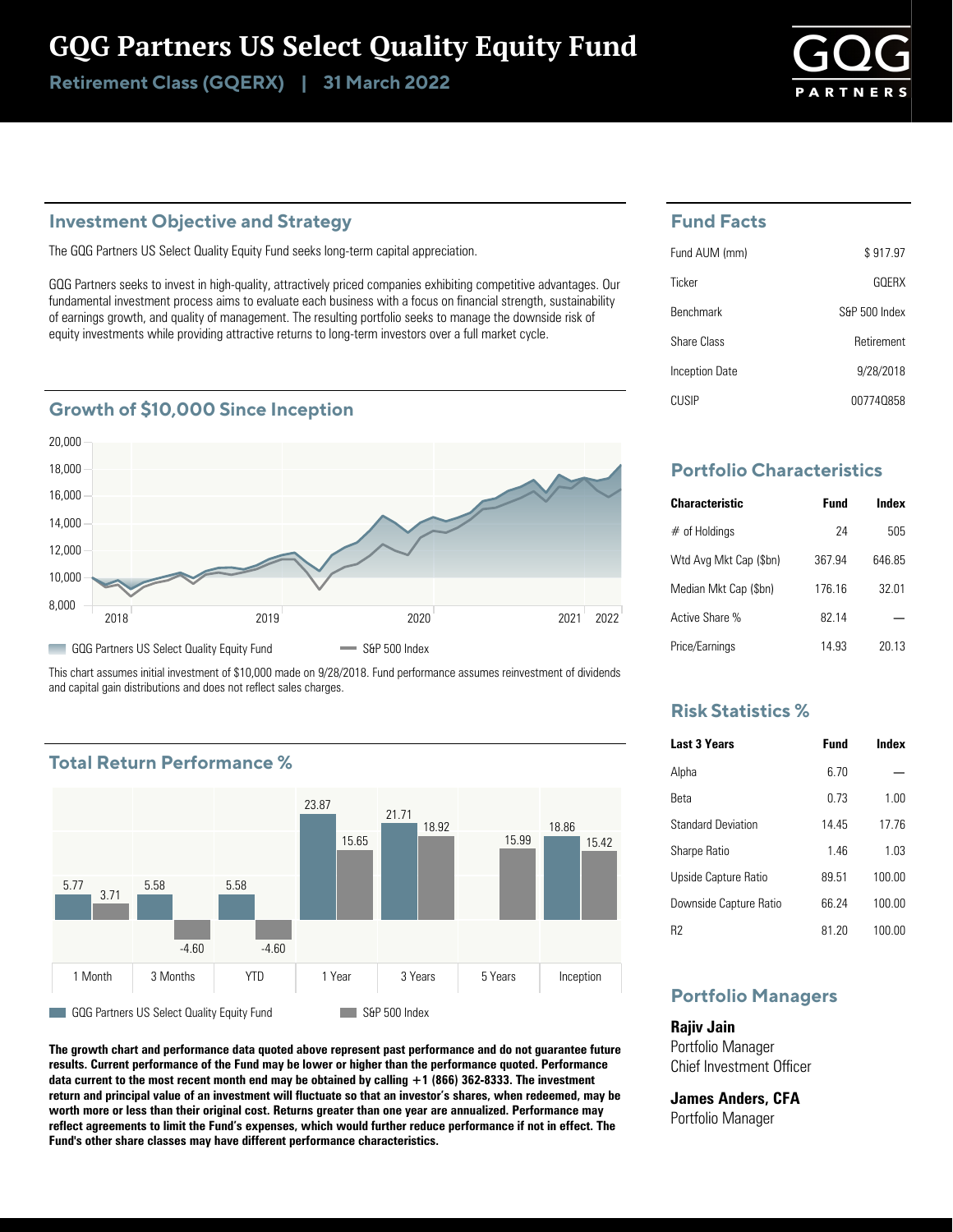# GQG Partners US Select Quality Equity Fund

Retirement Class (GQERX) | 31 March 2022



#### **Top 10 Holdings** (% total portfolio)

| Holding                         | Fund |
|---------------------------------|------|
| Exxon Mobil Corp                | 71   |
| Walmart Inc                     | 7.1  |
| Occidental Petroleum Corp       | 6.4  |
| Philip Morris International Inc | 49   |
| Devon Energy Corp               | 4.9  |
| UnitedHealth Group Inc          | 47   |
| Altria Group Inc                | 4.4  |
| Microsoft Corp                  | 43   |
| Newmont Corp                    | 42   |
| Procter & Gamble Co.            | 4.2  |
|                                 |      |
|                                 | 52.  |

#### **Sectors** (% portfolio equity)

| <b>Sector</b>                 | <b>Fund</b> | Index |
|-------------------------------|-------------|-------|
| <b>Communication Services</b> | 6.0         | 9.4   |
| <b>Consumer Discretionary</b> |             | 12.0  |
| <b>Consumer Staples</b>       | 24.8        | 6.1   |
| Energy                        | 21.7        | 3.9   |
| <b>Financials</b>             | 2.4         | 11.1  |
| Healthcare                    | 14.6        | 13.6  |
| Industrials                   | 4.2         | 7.9   |
| Information Technology        | 8.2         | 28.0  |
| <b>Materials</b>              | 6.8         | 2.6   |
| <b>Real Estate</b>            |             | 2.7   |
| Utilities                     | 11.1        | 2.7   |

#### **Portfolio Holdings**

Portfolio holdings are subject to change without notice. Cash and cash equivalents represented 5.80% of the total portfolio.

Top ten holdings identified and described do not represent all securities purchased, sold, or recommended for inclusion in the Fund and no assumption should be made that such securities or future recommendations were or will be profitable in the future.

Country allocations reflect the country of risk of the securities in the portfolio as assigned by Morningstar, though GQG's portfolios are constructed based upon GQG's assessment of each issuer's country of risk exposure, which may not be the same as Morningstar's country assignment.

#### **Fund Expense %**

| <b>Net Expense Ratio*</b>  | 0.49 | *GQG Partners is contractually |
|----------------------------|------|--------------------------------|
| <b>Gross Expense Ratio</b> | 0.53 | waiving fees until 11/30/2022. |

## **Morningstar Ratings**

| <b>Period</b> |       | $#$ of Stars $#$ of Funds |
|---------------|-------|---------------------------|
| Overall       | ***** | 1,124                     |
| 3 Year        | ***** | 1,124                     |
| 5 Year        |       | 1,025                     |
| 10 Year       |       | 765                       |

As of 3/31/2022. Ratings based on riskadjusted returns for funds in the category US Fund Large Growth. The information contained herein: (1) is proprietary to Morningstar and/or its content providers; (2) may not be copied or distributed; and (3) is not warranted to be accurate, complete, or timely. Neither Morningstar nor its content providers are responsible for any damages or losses arising from any use of this information. Past performance is no guarantee of future results.

#### **Fund Sector Over Time** (% portfolio equity)



#### **Top 10 Countries** (% portfolio equity)